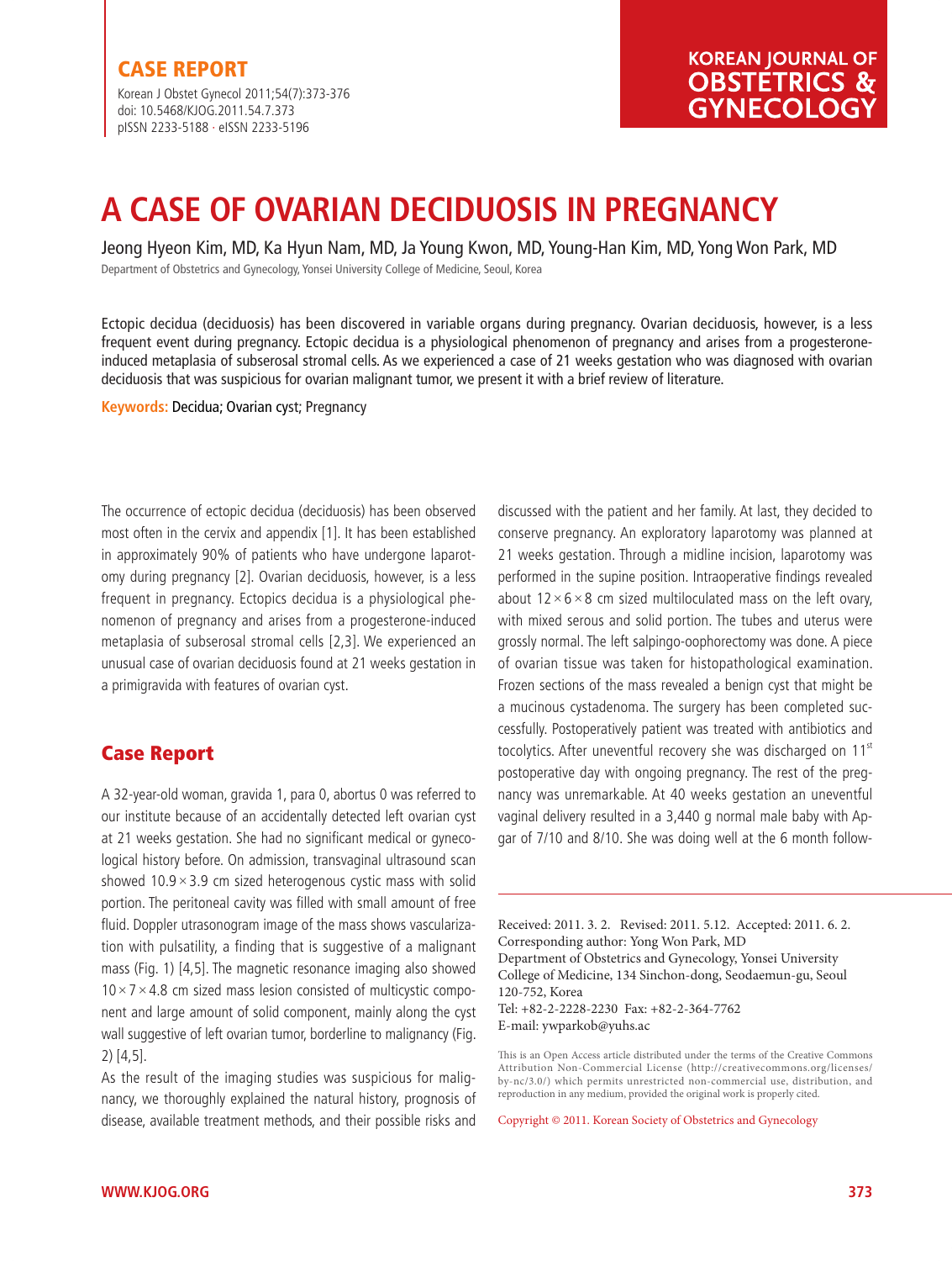## **KOREAN JOURNAL OF OBSTETRICS & GYNECOLOGY**

KJOG Vol. 54, No. 7, 2011



**Fig. 1.** (A) Transvaginal utrasonogram image shows a 10.9 × 3.9 cm sized heterogenous cystic mass with 6.6 × 3.5 cm, 2.5 × 1.4 cm and 1.8 × 1.4 cm of solid portion on left adnexa. (B) Doppler ultrasonogram image of the mass shows vascularization with pulsatility, a finding that is suggestive of a malignant mass (resistance index [RI], RI=0.37). PSV, peak systolic velocity; EDV, end-diastolic velocity; S/D, systolic:diastolic ratio.



Fig. 2. Axial T2-weighted (A), coronal 2-weighted (B) and sagittal T2-weighted (C) images demonstrate late 2<sup>nd</sup> trimester pregnant state and about  $10 \times 7 \times 4.8$  cm sized mass at left adnexa. The solid component along the cyst wall shows intermediate to high signal intensity on T2-weighted images (T2WI). The nodule (arrow) with low signal intensity on T2WI is possibility of paramagnetic component such as hemosiderin. Twenty-one gestational week sized fetus is noted in (C).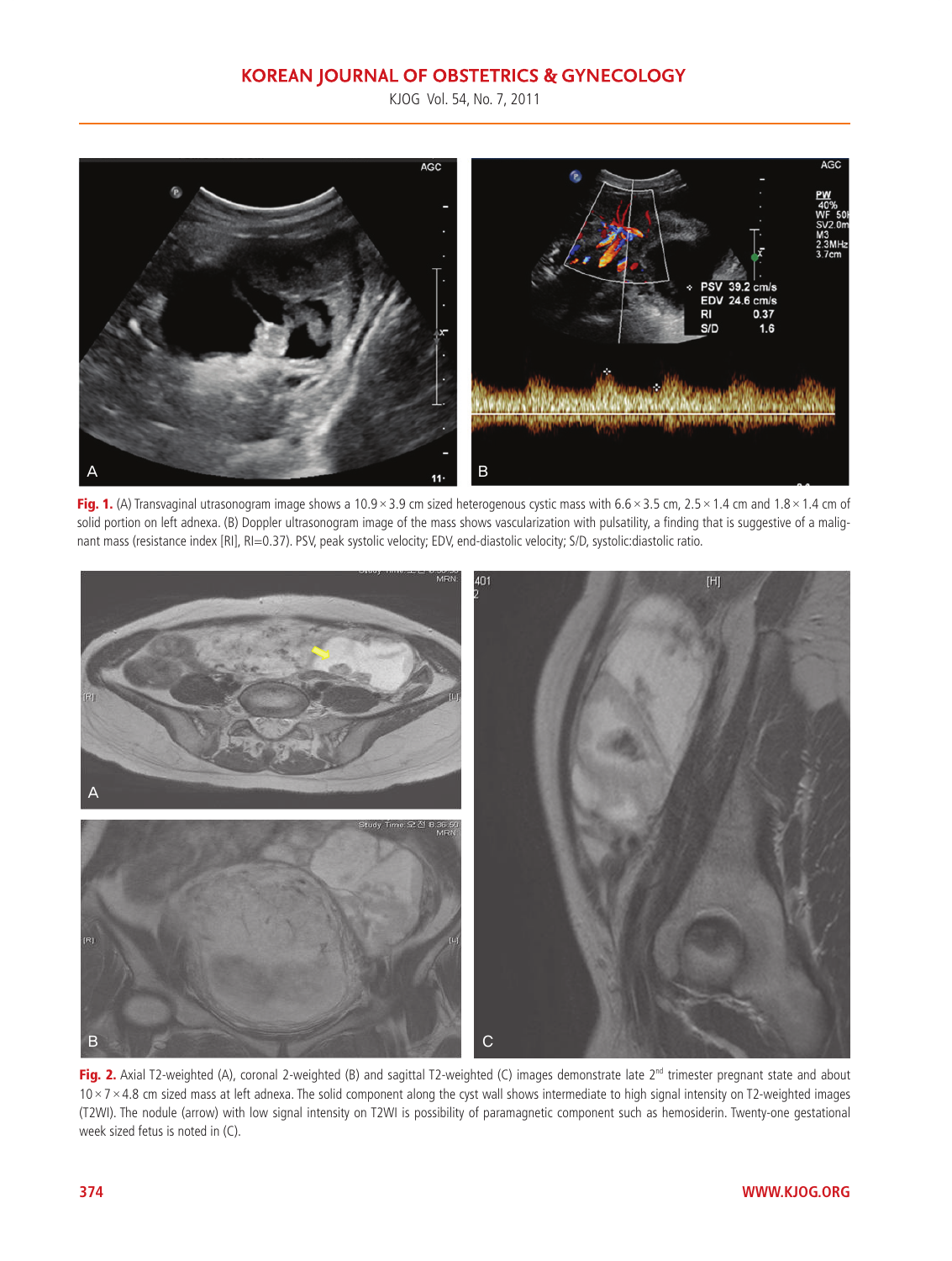### **KOREAN JOURNAL OF OBSTETRICS & GYNECOLOGY**

Jeong Hyeon Kim, et al. Ovarian deciduosis in pregnancy



Fig. 3. Histologic findings: ovary revealed a pinkish tan colored edematous stroma (A, H&E; ×40), deciduosis with hemosiderin laden macrophage (B,  $H&E \times 100$ ).

up after delivery.

#### **1. Pathological findings**

On microscopic examination, nest of epithelioid cells in small islands were seen. These cells were large with abundant granular cytoplasm in the specimen from the ovary. These cells were identified as decidual cells. The ovarian cyst was reported as ovarian deciduosis in permanent pathologic examination (Fig. 3).

# **Discussion**

Decidual reaction is a well-documented physiological phenomenon of pregnancy which arises from a progesterone-induced metaplasia of subserosal stromal cells [3]. With increasing duration of pregnancy, there is vacuolar degeneration and fragmentation of the decidua cells as a manifestation of regressive changes. The involution of the decidua takes place in four to six weeks post partum [6]. In the absence of pregnancy, it has been considered that stimulation of appropriate cells by progesterone and progesterone-like substances from the corpus luteum or the adrenal cortex causes ectopic decidual formations [7,8]. It has been observed most often in the cervix and appendix [1,3]. Gross ovarian deciduosis is a rare lesion. The intraoperative appearance suggests mucinous cystadenoma.

Deciduosis is an incidental finding that has not been associated with clinical symptoms [3,9], however, rare life-threatening events have been reported [10]. Deciduosis is usually an incidental microscopic finding, detected in biopsies taken during caesarian sections, postpartum tubal ligations, appendectomies and in-tubal pregnancies [1]. The decidual cells on microscopy appear large with abundant cytoplasm and a bland nucleus.

We experienced an unusual case of ovarian deciduosis in a primigravida that was suspicious for ovarian malignant tumor. Though a rare event, it should be considered as a differential diagnosis in cases presenting as ovarian malignant tumor during pregnancy.

# **References**

- 1. Piccinni DJ, Spitale LS, Cabalier LR, Dionisio de Cabalier ME. Decidua in the peritoneal surface mimicking metastatic nodules. Findings during cesarean section. Rev Fac Cien Med Univ Nac Cordoba 2002;59:113-6.
- 2. Fenjvesi A, Zivković S. Deciduosis peritonei: a case report. Med Pregl 2005;58:196-9.
- 3. Szopiñski TR, Sudoł-Szopiñska I, Dzik T, Borówka A. Ectopic decidual reaction in the urinary bladder presenting as a vesical tumor. Urology 2009;74:1232-3.
- 4. Ghossain MA, Buy JN, Lignères C, Bazot M, Hassen K, Malbec L, et al. Epithelial tumors of the ovary: comparison of MR and CT fi ndings. Radiology 1991;181:863-70.
- 5. Troiano RN, McCarthy S. Magnetic resonance imaging evaluation of adnexal masses. Semin Ultrasound CT MR 1994;15:38-48.